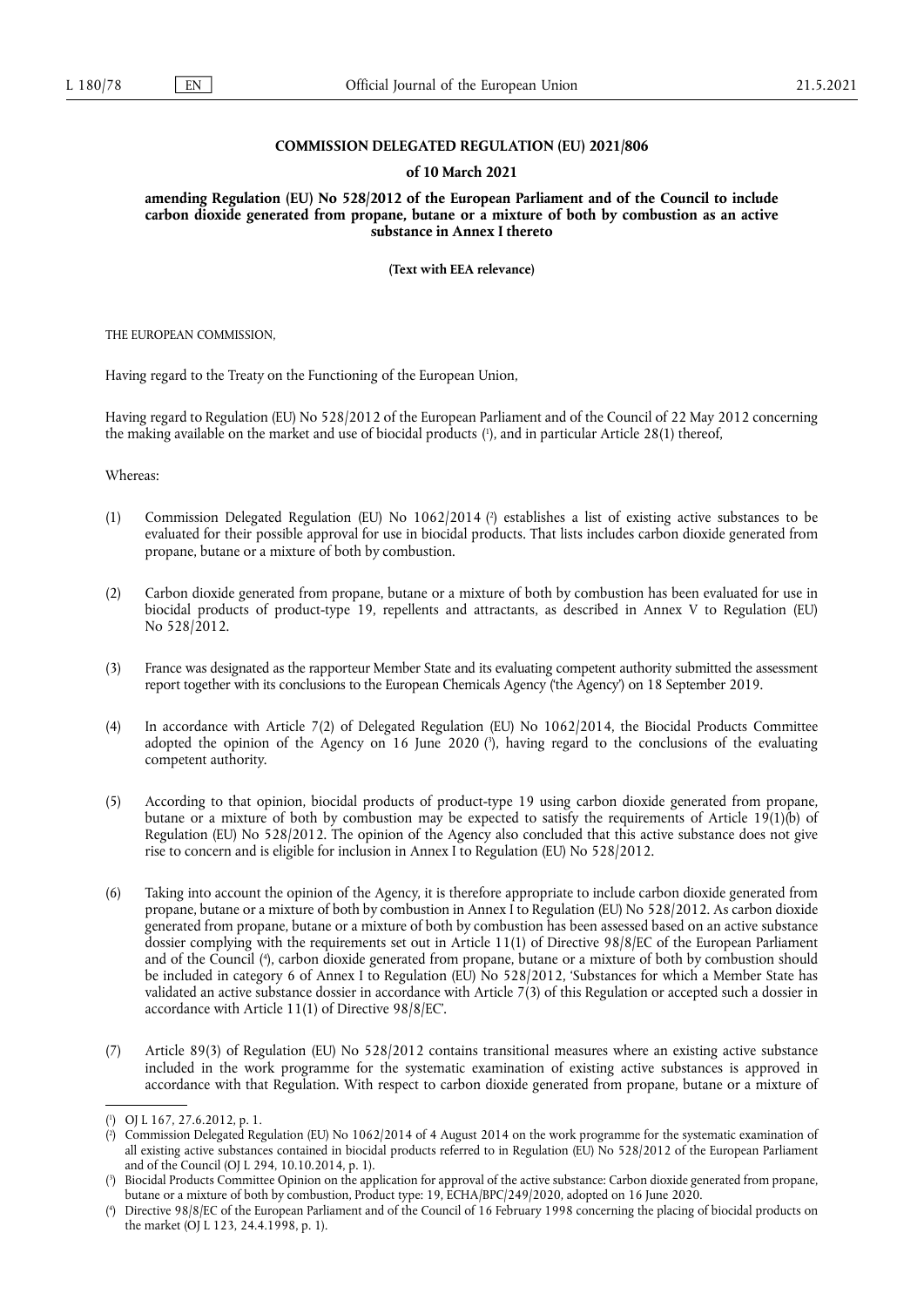both by combustion for product-type 19, the date of approval for the purposes of Article 89(3) of that Regulation should be set at 1 July 2022, in order to allow sufficient time for applications for authorisation to be submitted in accordance with the second subparagraph of Article 89(3) of that Regulation,

HAS ADOPTED THIS REGULATION:

### *Article 1*

Annex I to Regulation (EU) No 528/2012 is amended in accordance with the Annex to this Regulation.

# *Article 2*

For the purposes of Article 89(3) of Regulation (EU) No 528/2012, the date of approval of carbon dioxide generated from propane, butane or a mixture of both by combustion for product-type 19 is 1 July 2022.

### *Article 3*

This Regulation shall enter into force on the twentieth day following that of its publication in the *Official Journal of the European Union*.

This Regulation shall be binding in its entirety and directly applicable in all Member States.

Done at Brussels, 10 March 2021.

*For the Commission The President* Ursula VON DER LEYEN